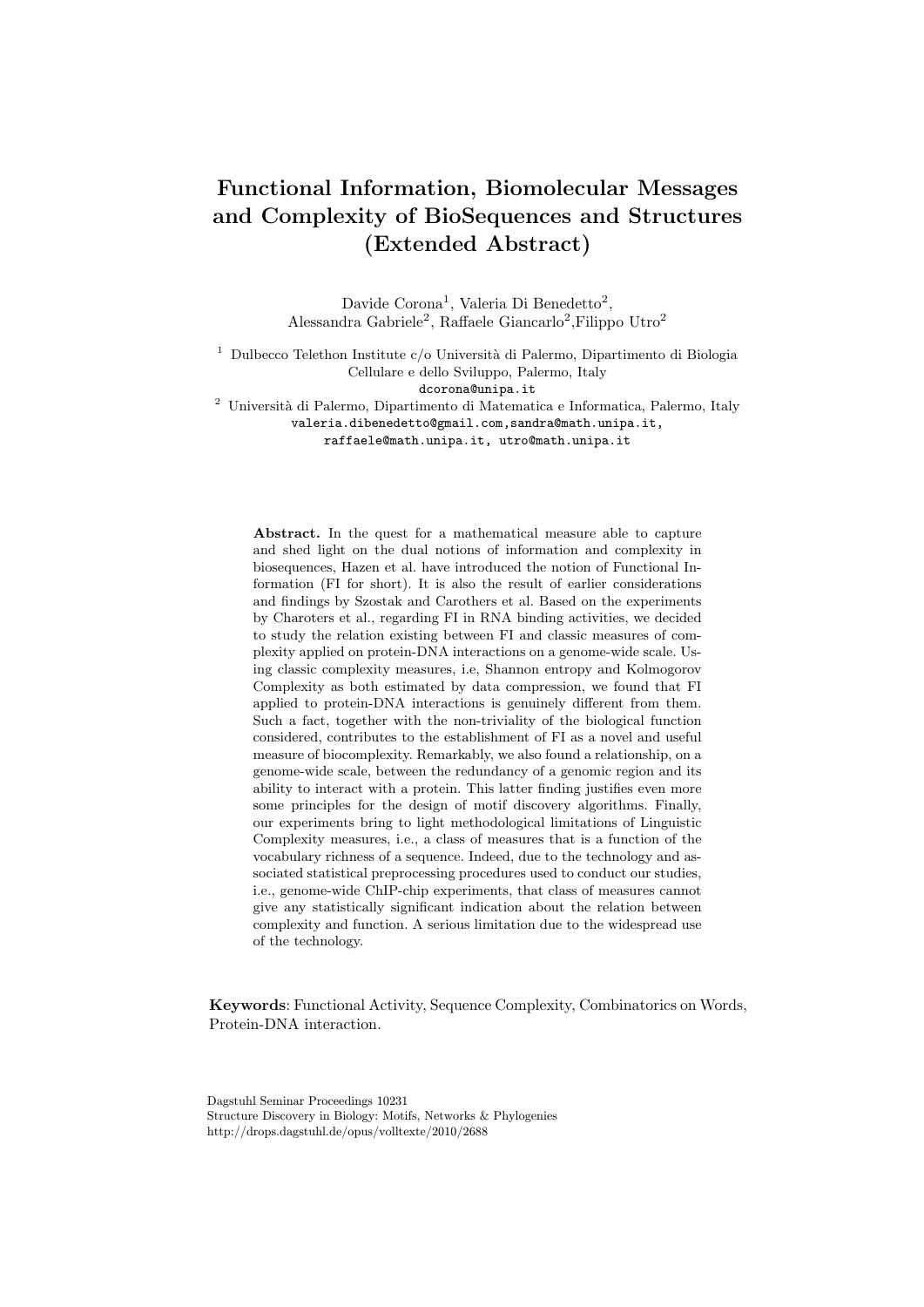# **1 Background**

A mathematical theory able to capture the notion of information embodied in a biological system and to describe its complexity is a long sough-after goal, i.e., [5, 30]. Recently, Robert Hazen *et al.* [19] have stressed again the need for such a theory via two important related questions: (1) "What actually is meant by biological complexity?" and (2) "How might that complexity be quantified?".

In the past, several related theoretic methodologies, all revolving around classic notions of sequence complexity, have been proposed in an attempt to find satisfactory answers to the above questions. We limit ourselves to mention some of them, referring the reader to [3, 5, 18, 19] for an in-depth presentation of the state of the art. Gell-Mann [15, 16] gives a crisp formulation of part of the problem and suggests a mathematical solution. Standish [27] discusses biological complexity in terms of Universal Turing machines. Adami and Cerf [4] propose a solution to their particular formulation of the problem by using the concept of entropy in finite ensembles. Galas *et al.* [14] devise a class of measures to quantify the contextual nature of the information in sets of "objects". That new class is based on a generalization to "objects" of Kolmogorov sequence complexity [22].

All of the above contributions to this area seem to have an inherent limitation: the underlying theories ignore the "meaning or function" of a sequence and they attempt to assess its complexity by establishing the existence of concise encodings for the sequence. More in general, although the literature on the above subject is extensive, it seems to be lacking a focus on the relationship between information and function. Concentrating on biopolymers, Szostak [28] outlines a new measure that, departing from previous proposals, quantifies the complexity of a system in terms of the information it needs to acquire in order to develop the ability to perform a given function. That measure is motivated by an experiment conducted by Carothers *et al.* [8] and it is formalized in [19]. It is referred to as *Functional Information* (FI for short) and, for convenience of the reader, we define it and briefly mention next the way it has been derived.

#### **1.1 Functional Information**

Let  $\Sigma$  be an *alphabet* and let  $\Sigma^*$  be the corresponding *free monoid*. Fix a finite subset  $U$  of  $\Sigma^*$ , where each sequence has finite length, and a measurable function *F*, where the measure is defined over *U*. *U* is referred to as *sequence space* (with respect to function  $F$ ). Let  $N_k$  be the number of sequences in  $U$  that has a value of the measure at least *k*. Then,  $FI(k) = -\log_2 \frac{N_k}{|U|}$ .

Carothers *et al.* analyze the distribution of functional RNA aptamers in a random population, providing data on a specific example. They identify 11 distinct classes of GTP-binding RNAs, which are distinguished from each other both by nucleotide sequences and secondary structures. The study shows that GTP binding activity to a target molecule requires more complex structural solutions, which, in turn, decrease in sequence space according to an exponential law. They also point out that there exists a good correlation between the growth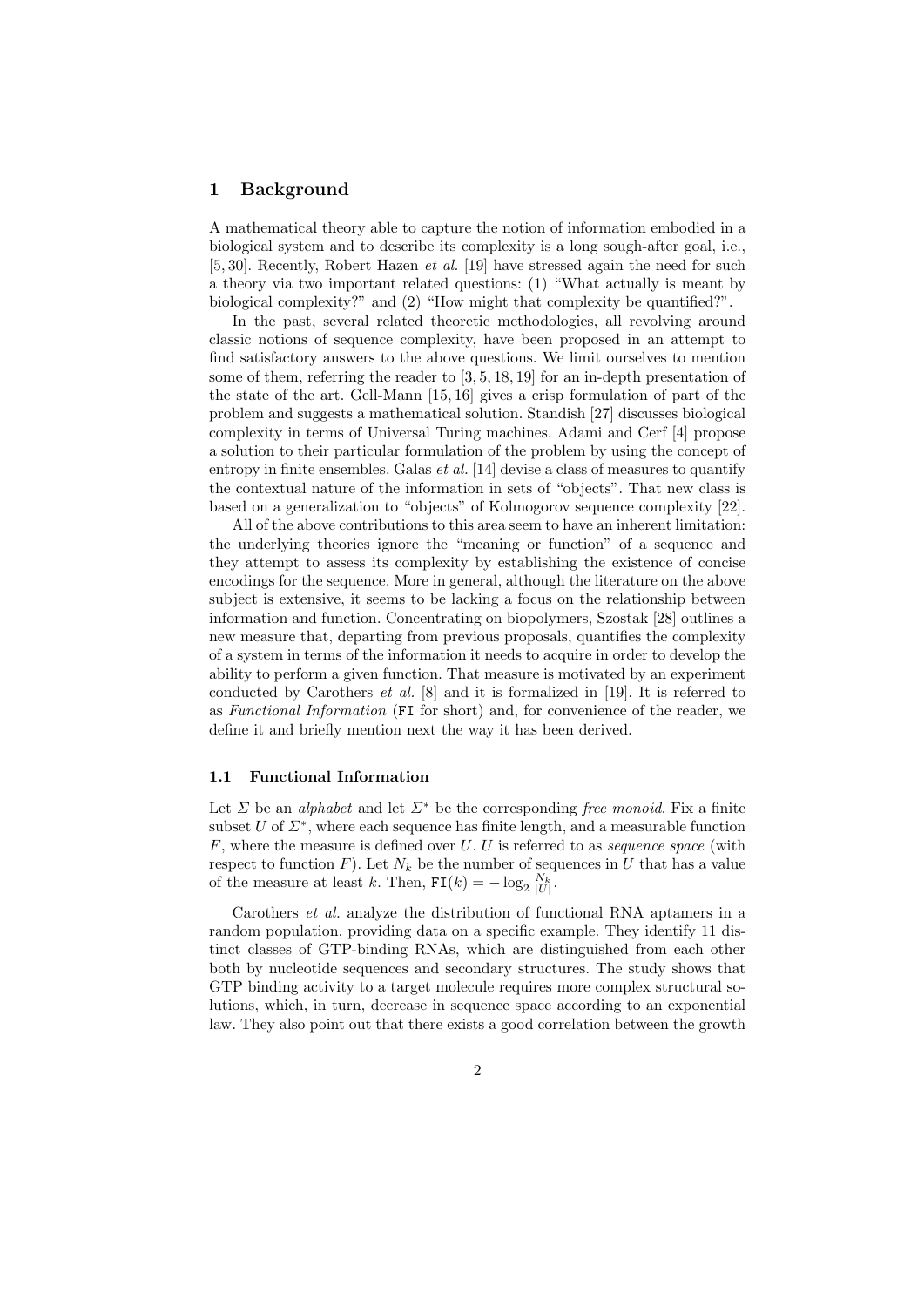of (an *ad hoc* defined) Shannon entropy of the secondary structure of the selected RNA aptamers and their GTP binding affinity. That is, the higher the binding affinity of the RNA aptamer, the higher the entropy of its secondary structure. Figure 1 provides an example. An analogous result can be obtained by using Kolmogorov complexity instead of entropy [23]. The latter is approximated via grammar-based data compression.

Szostak outlined the "desiderata" of a function able to capture biological complexity as one that would establish a relationship between "information content" and biological activity and that should quantify the amount of information necessary to specify a sequence whose activity exceeds a given threshold. Exemplifying via the experiment by Carothers *et al.*, such a function would establish the number of "functional bits" needed for an RNA aptamer to acquire a given level of a specific function: binding affinity with GTP. Among the goals of the measure outlined by Szostak, there is also its use for the identification of common laws, as well differences, governing the general endeavor of "function acquisition" by an aptamer.

Hazen *et al.* present a mathematical formalization of FI, reported at the beginning of this section, and they also identify properties of a generic system that are brought to light when one uses FI to measure its complexity. Two symbolic systems, in which quantification of FI is actually possible, are discussed: alphanumeric sequences and Avida artificial life genomes. This latter is a virtual world populated by digital organism, i.e., computer programs, that self-replicate, mutate, and adapt by natural selection. Analysis of these two systems in terms of FI reveals several characteristics that are important in understanding the behavior of systems composed of many interacting agents. First, letter sequences and Avida genomes both display that highly functional configurations comprise only a small fraction of all possible sequences, exhibiting an *exponential decay property* in sequence space analogous to the one displayed by aptamers in the experiment by Carothers at al.. Second, extensive experimentation with the ability of Avida genomes to acquire function, e.g., the ability to perform a given number of arithmetic/logic operation, shows that several discrete classes of functional configurations exist, a situation that yields to distinctive step features in plots of information versus function. That is, a *stepped behavior* of FI. Figure 2 provides an example. It is worth pointing out that such a stepped behavior is absent in Avida genomes that perform statistically random functions. Finally, Hazen *et al.* present an intuitive discussion indicating that the results by Carothers *et al.* imply that RNA binding activity, when described by FI, also satisfies both the exponential decay and the stepped property.

Hazen *et al.* stress that FI may point to key and unifying factors in the origin and emergence of biocomplexity and hence it could be a good candidate to measure biological complexity. However, to date, the only "biological function" that has been described via FI is RNA binding activity. Moreover, the research by Hazen *et al.* poses, very naturally, several open problems. We mention that it is open whether the stepped behavior of FI in the functional Avida genomes is a feature of FI or an idiosyncrasy of that particular system. Second, and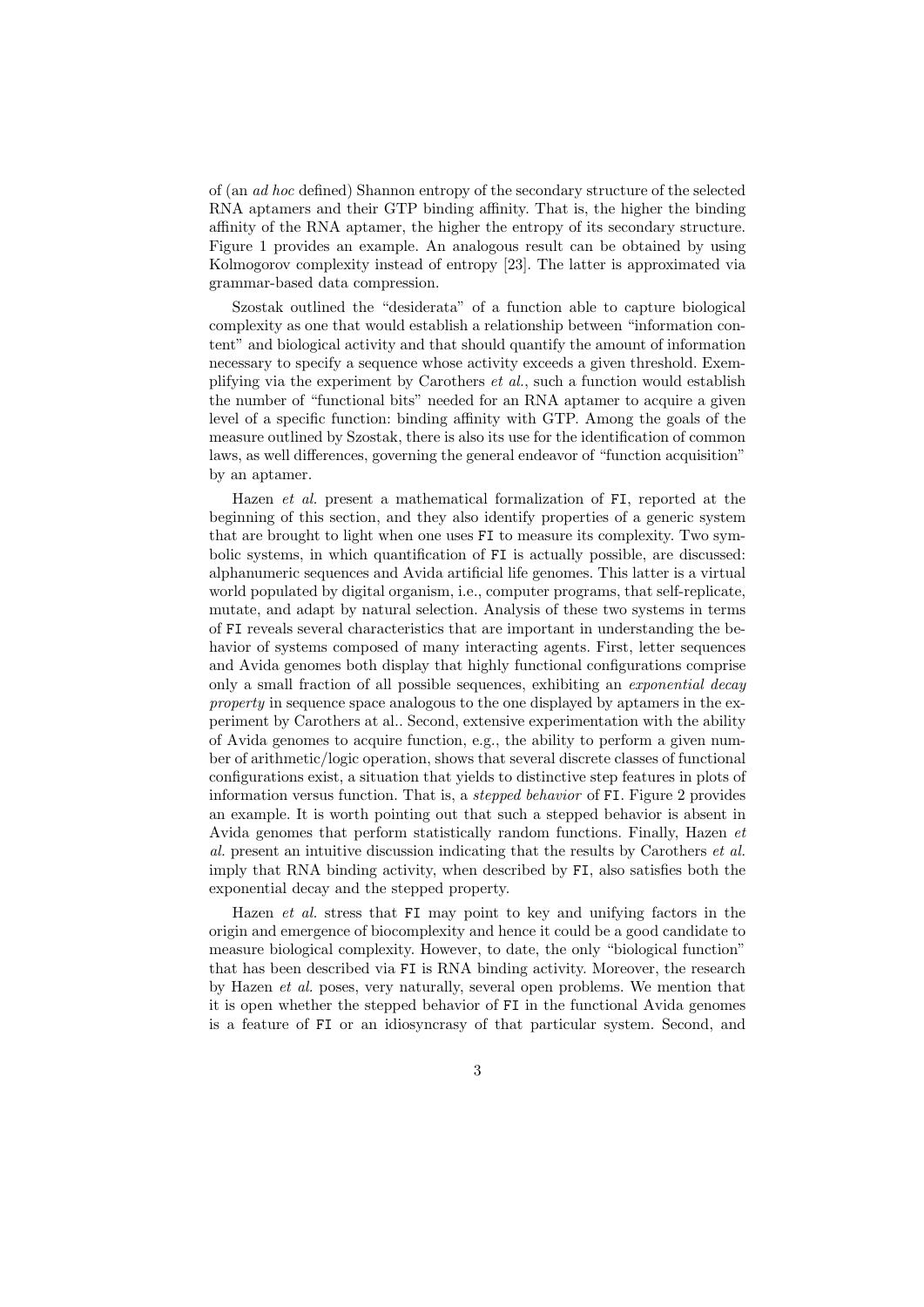

Fig. 1. (Adapted from [8]) A remarkable correspondence between the affinities of the optimized aptamers and the intricacy of their secondary structures. The sequences shown have been optimized for GTP binding. The four simple stem-loop aptamers are relatively weak binders, the five internal bulge-loop aptamers are better binders than the previous one, and the remaining two aptamers are more complex, with three stems and two internal bulge-loops, and they are the best binders. More formally, the figure points out the existence of a good correlation between the growth of (an *ad hoc* defined) Shannon entropy of the secondary structure of the selected RNA aptamers and their GTP binding affinity. The intricacy of the secondary structure of the aptamers can also be formalized by using other complexity measures, e.g. Kolmogorov complexity.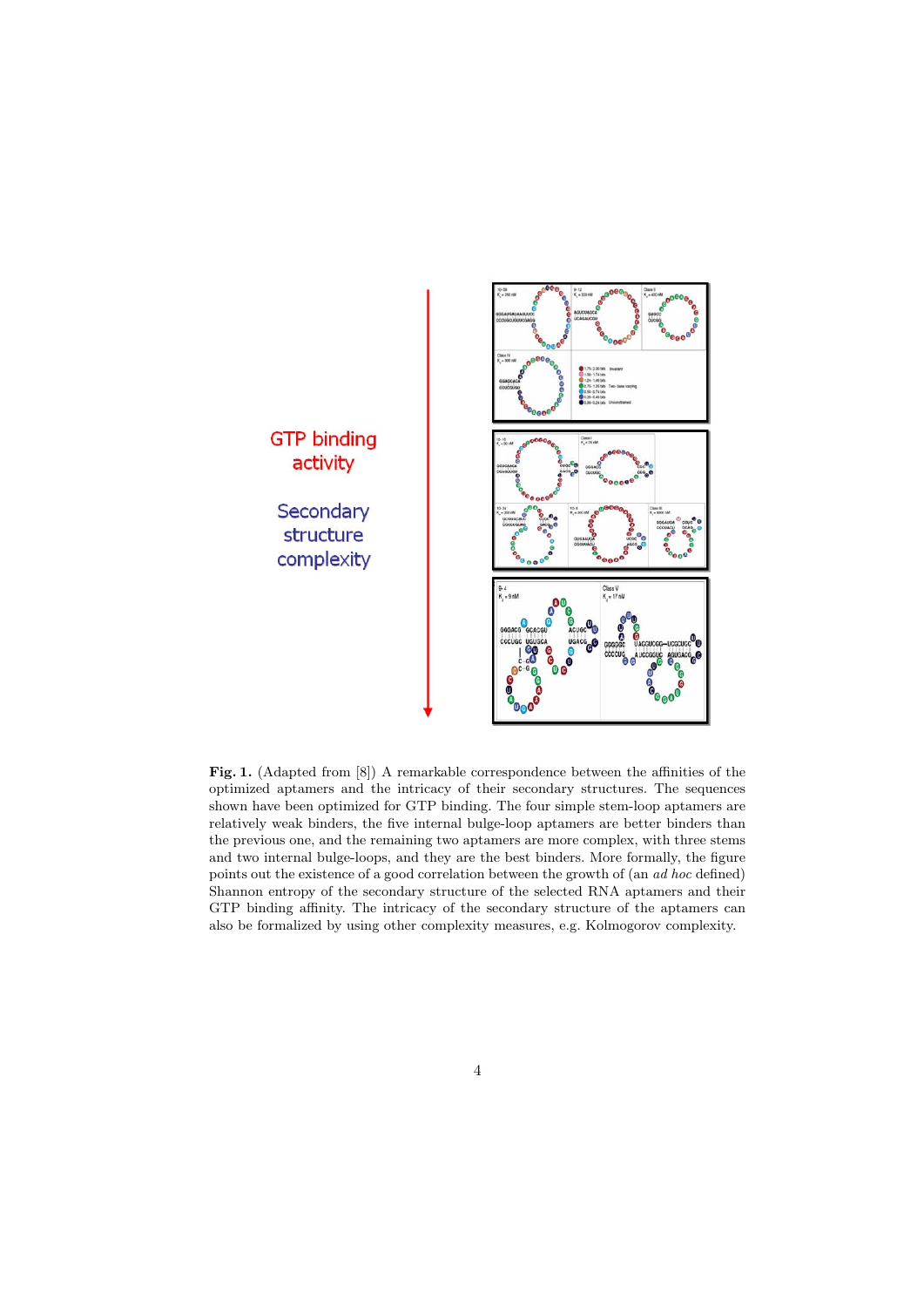

**Fig. 2.** (Adapted from [19]) The distribution of function of 300-line Avida genomes within a randomly generated sequence space of  $10^7$  genomes. The abscissa indicates the degree of function E, i.e. the number of times a not/and (NAND) operation is executed by the genome. The ordinate gives the values of FI (in bits). Notice that the curve has "steps" in it, indicating that increase in function is not a smooth process.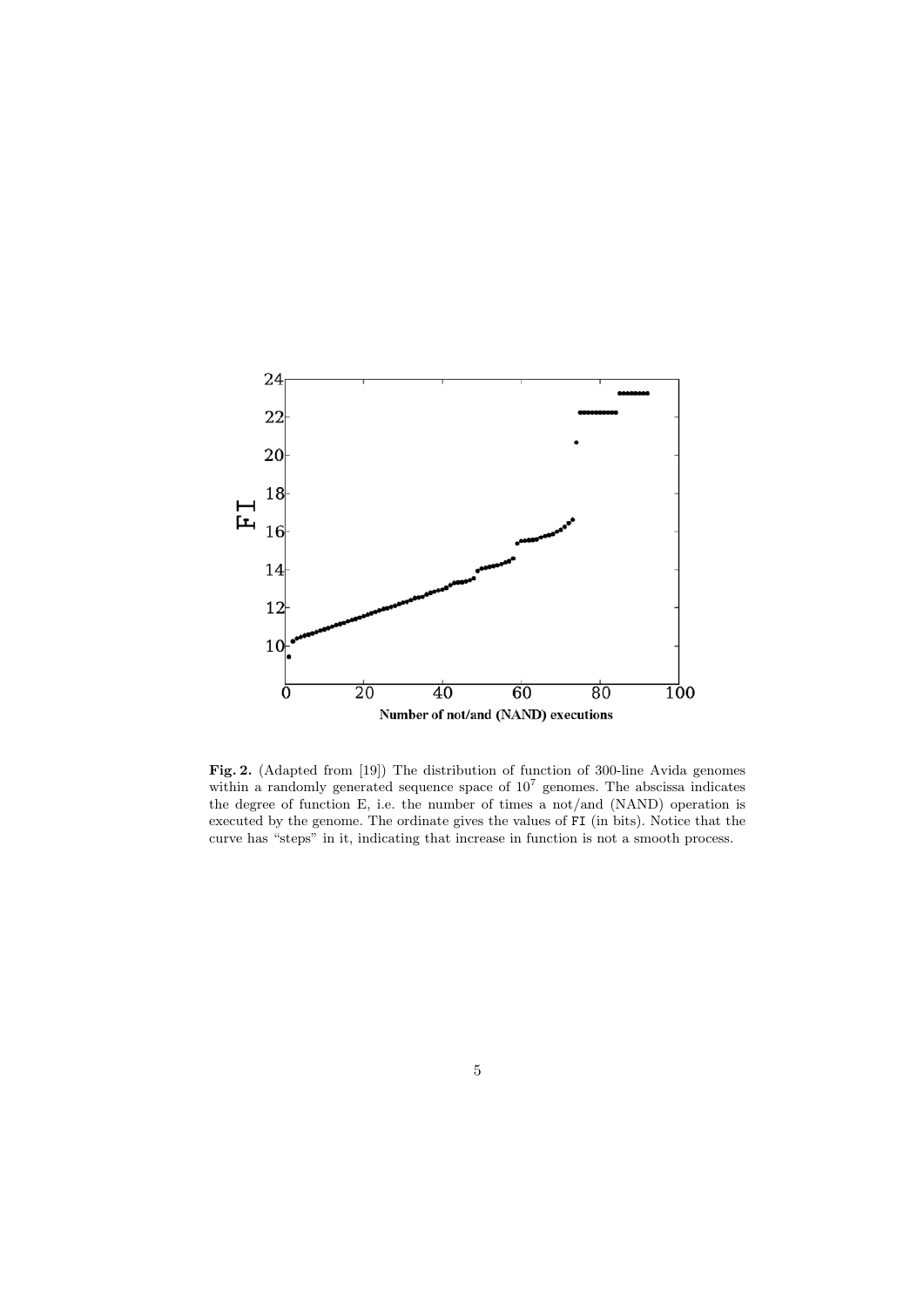most important, the definition of FI is strikingly similar to the classic one of self-information [12], a random variable of which entropy is the expectation. In addition, the only experiment involving biological function shows a good degree of correlation between the growth of FI and the growth of information measures related to entropy and Kolmogorov complexity. Although one can easily come up with artificial systems in which such a correlation is lost, it remains open to establish the novelty of FI, with respect to more classic measures of information, via a meaningful biological function.

## **1.2 Protein-DNA Interaction**

We concentrate on protein-DNA interaction, i.e., the biological function consisting of a protein binding in a particular area of a genome, to shed further light on FI. In very broad terms, our experiments show that protein-DNA interaction has the same exponential decay property in sequence space and the same stepped behavior of FI as RNA binding affinity and Avida genomes. Therefore, we add the *second* biological function to the collection of the ones described by FI that exhibits key features of the measure. We also study its relation with classic notions of sequence complexity, namely, entropy and Kolmogorov complexity, as approximated by data compression [17], and our experiments establish that it is genuinely a novel measure of complexity. We also establish an anti-correlation between the growth of the classic complexity measures and the level of function achieved by a genomic region with respect to the binding of proteins. As discussed later, this fact puts on solid ground a heuristic on which motif discovery algorithms are designed. We point out that we have also considered measures that are based on linguistic complexity  $[6, 21]$  and classic notions of combinatorics on words [13]. Unfortunately, they do not seem to be well suited for the task because of the nature of the data we consider, rather than the function, as illustrated later.

# **2 Experimental Methodology**

We concentrate on genome-wide studies on protein-DNA interaction, with particular attention to chromatin remodelers in the model organism *Drosophila melanogaster*. In particular, we use 14 ChIP-on-chip experiments, taken from Schuettengruber *et al.* [26] and the modENCODE project [9]. For each experiment, we extract genomic regions of high enrichment via statistical procedures that assign a score to each region. Only scores that provide a small percentage of false positives are considered. Moreover, in order to ensure that our experimental results are not an artefact of the technology or of the statistical procedures employed for the processing of the ChIP-on-chip data, we use the Galaxy peak score [10] for the Schuettengruber dataset and the modENCODE peak score for the remaining datasets [1]. In both cases, we take the value of the peak score given to a genomic region as the measure of protein-DNA interaction. In conclusion, each of our 14 datasets is composed of a set of sequences, where each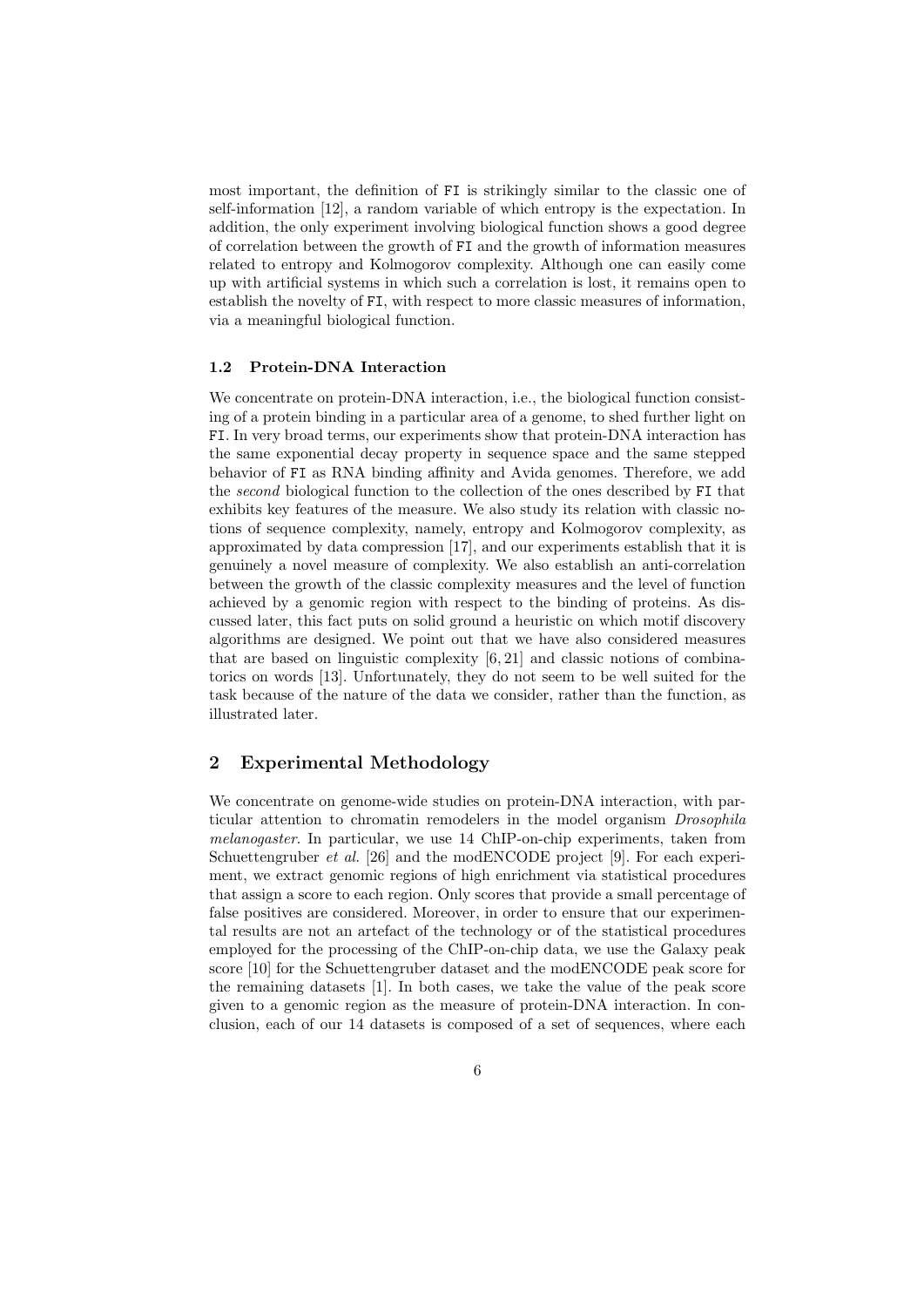sequence has a score assigned to it. It is worth pointing out that, for conciseness, we use only one dataset to highlight our results.

# **3 Results**

#### **3.1 Functional Information**

For each dataset, we compute FI by setting the sequence space equal to the number of DNA aptamers that have an enrichment factor at least equal to a given minimum score, i.e. nine for the datasets in which we have used the Galaxy peak score. For instance, in Figure 3, the number of sequences exceeding that score is histogrammed. In all of the 14 datasets, we find that such a number exhibits an exponential decay in sequence space. In some cases, the decay is more pronounced than in others. For instance, in Figure 3, it is visible towards the end of the peak score abscissa. Notice that such a behavior of protein-DNA interaction exhibited by our experiments is analogous to the one of RNA binding activity reported by Charoters et al.. Moreover, FI exhibits a stepped behavior in most of our experiments. This result is consistent with the analogous ones reported in [19]. Figure 4 provides an example and illustrates the method used to reach that conclusion.



**Fig. 3.** A histogram of the number of sequences having at least an enrichment factor  $k, k \geq 9$ , in protein-DNA interaction for the protein GAF, as measured by the Galaxy peak score. The decrease of that number increases with peak score and, towards the end, it has an exponential decay behavior.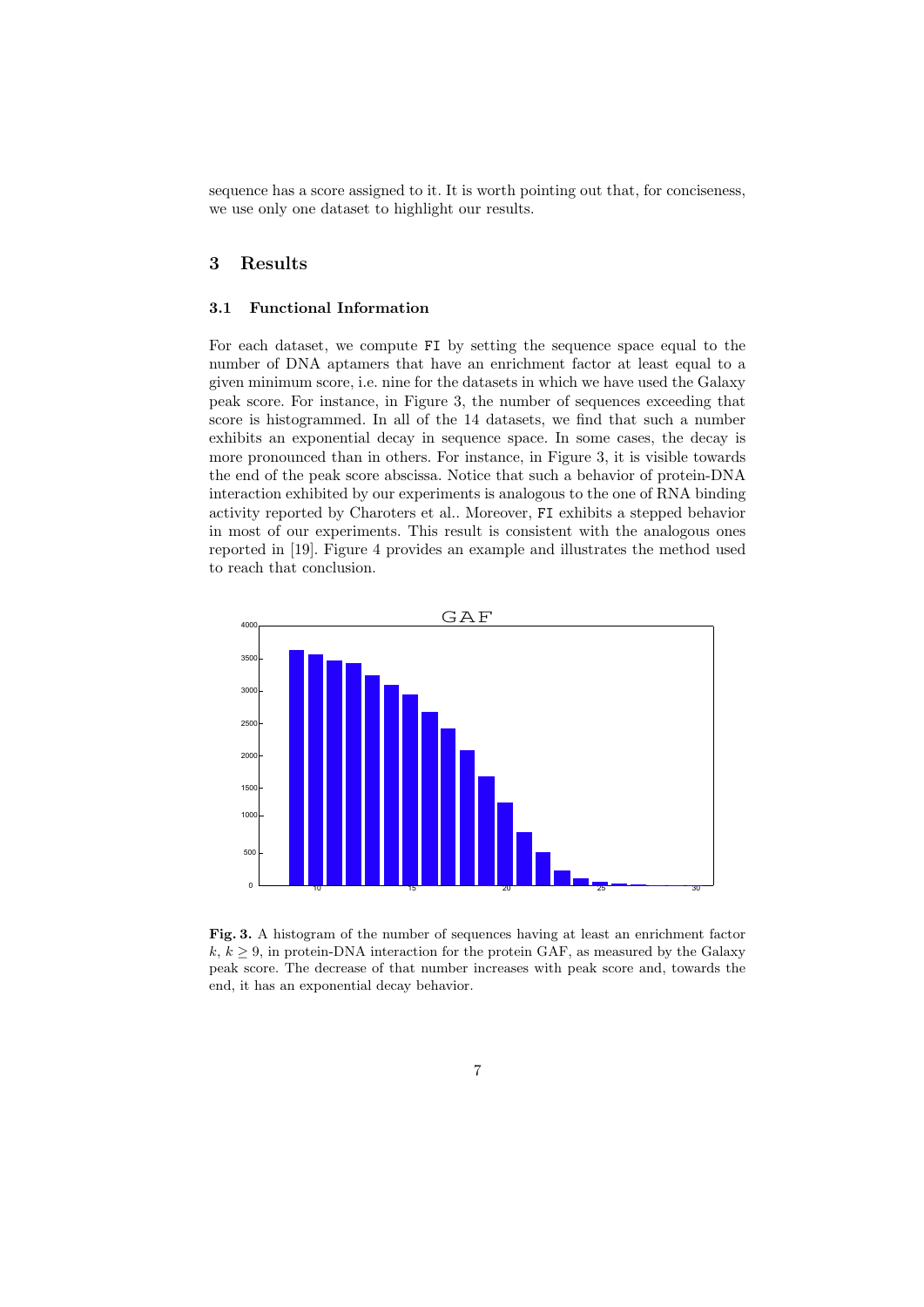

**Fig. 4.** A stepped behaviour of FI for Protein-DNA interaction, again for the GAF protein. In order to better highlight such a behavior, the graph reports, for each integer  $i > 9$ , the difference between the value of FI at *i* and at  $i - 1$ . That is, it gives the increment in FI, as a function of the measurable activity. In agreement with Figure 3, functional information grows slowly and smoothly at first and then at a more pronounced pace and with two discontinuities.

#### **3.2 Sequence Complexity**

We use data compression to compute sequence complexity (SC, for short). As already mentioned, data compression can be seen as an approximation of two related measures of complexity: entropy and Kolmogorov complexity. For our experiments, we use XM [7] and Gencompress [11], two of the best compression methods available for DNA sequences. We have also used Arithmetic Codes [31] (AC for short), which are rather weak general compression routines, since they build simple models of the data. Although the results we have obtained follow the same general trend with all three compressors, the ones obtained with AC are the best and we take them as reference. For each sequence, we take the compression ratio as a quantification of its complexity and we refer to this measure as SC-CR. In all of our experiments, we find that the "ability" of a genomic area to "interact" with a protein decreases with its lack of redundancy. Figure 5 provides an example. Such a fact is established with the use of Spearman rank correlation test, according to the implementation in the statistical computing environment R [2]. The mentioned result is in agreement with the rule of thumb governing the design of motif discovery algorithms for the identification of binding sites in genomic sequences, e.g., [24], but, prior to our experiments, it had not been assessed and measured on a genomic scale. Indeed, binding sites imply the existence of motifs which, in turn, are an indication of redundancy. The motif discovery algorithms use the following strategy: turn all of the mentioned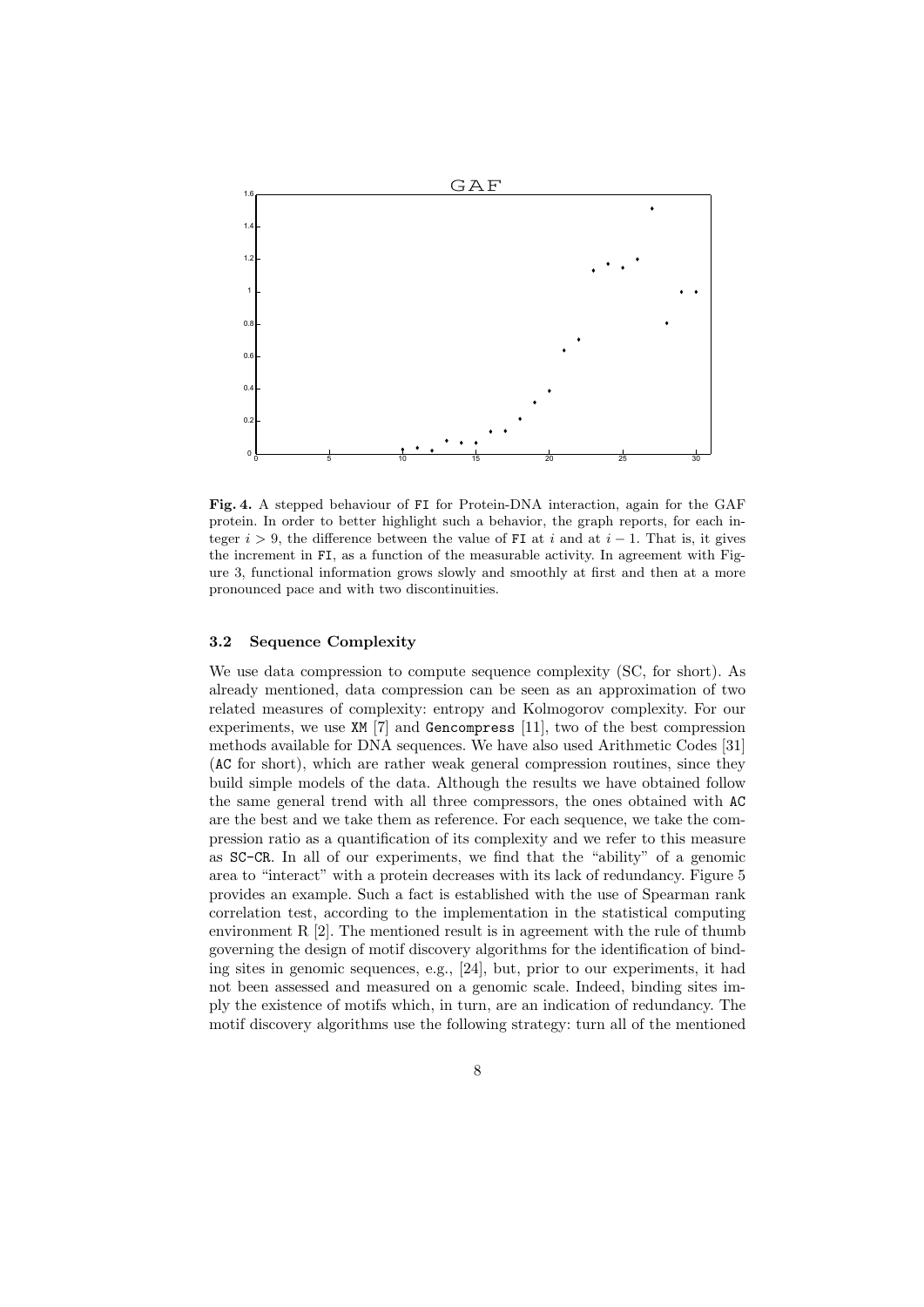implications around and exploit the redundancy in a sequence to identify motifs that *may turn out to be* genuine binding sites. The high degree of correlation between enrichment levels, signaling the presence of true binding events, and the level of redundancy of the corresponding functions state that turning the stated implications around has a very good chance of success on ChIP-on-chip data.

We have also considered combinatorial measures, related to linguistic complexity [20, 29]. In particular, one introduced by De Luca and Varricchio [25] in the realm of formal language theory. It is interesting to report that the ChIPon-chip sequences extracted as outlined in section 2 are not well suited to be processed by this type of measures. Indeed, the higher the peak score in a genomic area, as established for instance by Galaxy, the longer the sequence. That is, there is an excellent correlation between the peak values and the sequence lengths. Since, in any of our datasets, the sequence lengths are quite different, while measures of linguistic complexity depend on a fixed dictionary, one has that longer sequences get a richer dictionary simply because they have more subsequences in them. Again, there is a high correlation between the richness of the dictionary and sequence length. Therefore, one would expect a high correlation between the linguistic complexity values and the peak scores, as well as FI, which is due to the length of the sequences. In fact, in order to avoid this problem, measures of linguistic complexity are used on sequences of equal length in bioinformatics applications [**?**]. The extension of linguistic complexity measures to bioinformatics applications involving sequences of arbitrary length is open.

#### **3.3** FI **and Sequence Complexity**

In our experiments, we find that FI is in most cases highly anti-correlated (again with use of Spearman rank test) with SC-CR. Figure 6 provides an example. Such an anti-correlation indicates that as the ability of a biosequence to perform a function grows, it is not necessarily true that the complexity of its "combinatorial structure" must grow as well. Such a finding complements quite well the one by Carothers *et al.* and it is a distinctive feature both of the biological function and of the methods that are in use to quantify it. Indeed, the higher the peak score, the higher the density of binding sites of the given protein and, again, the higher the presence of motifs. This latter fact implies redundancy in the genomic region of interest, as already discussed at the end of section 3.2.

## **4 Conclusions**

Our experiments contribute to the establishment of FI as a genuinely novel measure of complexity in the realm of biosequences. Moreover, we also highlight a correspondence between the combinatorial richness of a genomic region and its ability to "interact" with a protein. Indeed, motif discovery algorithms are based on the rule of thumb that binding sites imply the presence of motifs which, in turn, imply the presence of redundancy in a biosequence. Our experiments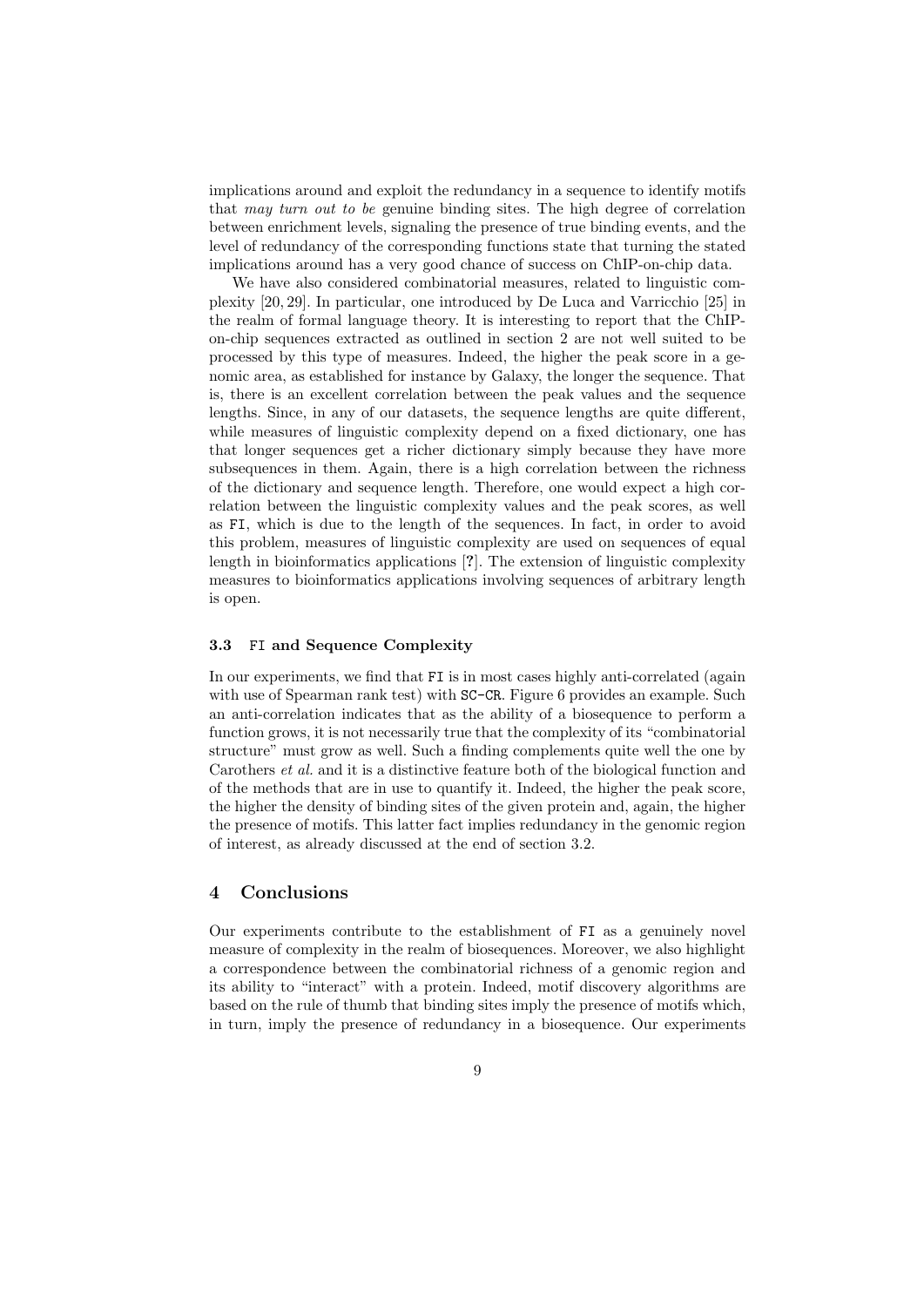

**Fig. 5.** A plot of the "ability" of a genomic area to "interact" with protein GAF (measured by the Galaxy peak score) and its combinatorial richness (measured by SC-CR). The anti-correlation is evident from the plot. The Spearman rank correlation test returns a value of *−*0*.*7568949. The Kendall's robust line regression is also shown. Interestingly, the "power of interaction" of a genomic area with GAF decreases with its combinatorial richness, a behavior common to all of the 14 protein-DNA interaction data we have used for our experiments.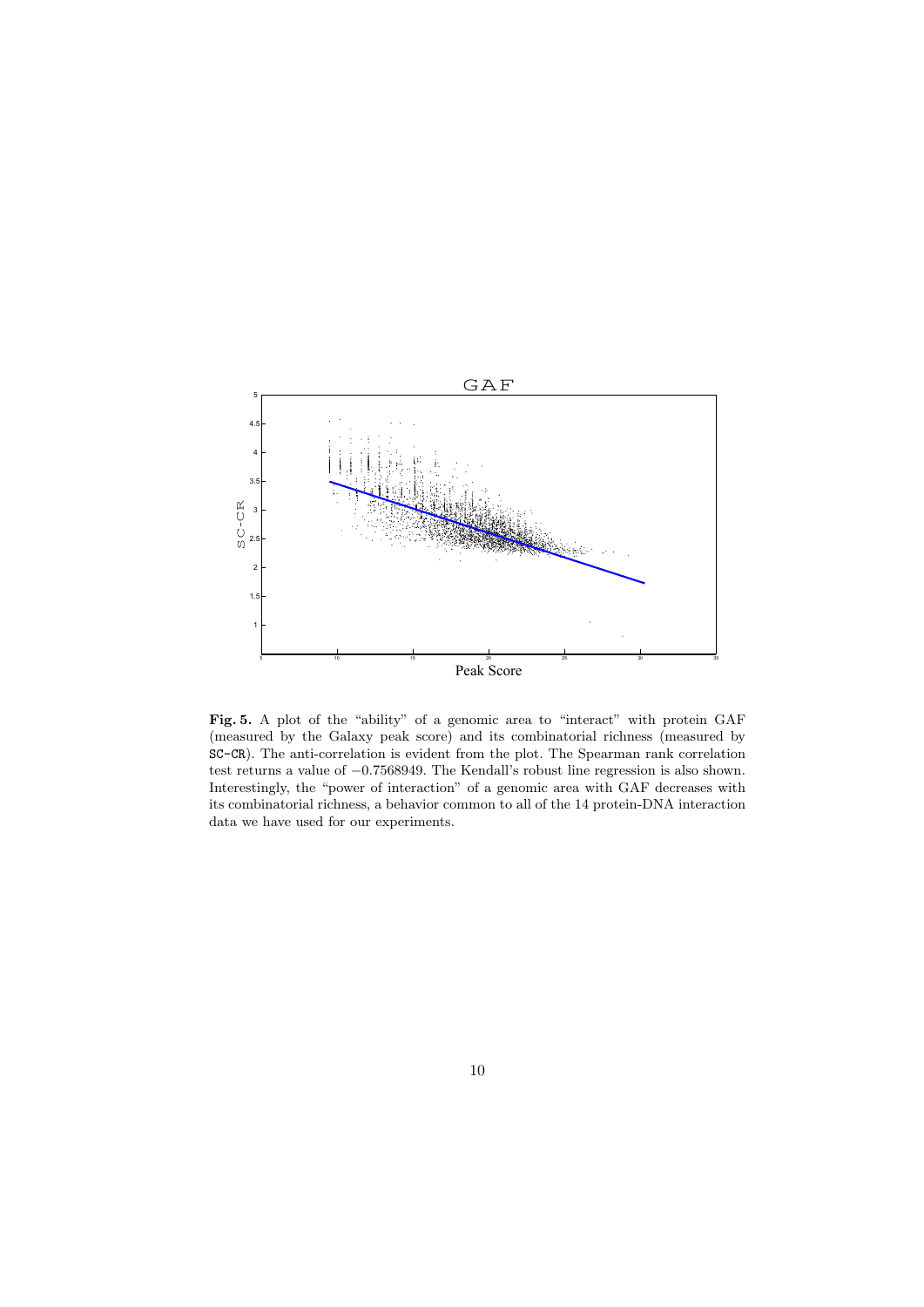

**Fig. 6.** The relation between FI and the *Average* SC-CR. Those latter values have been obtained by taking, for each group of sequences with the same value of FI, the average over the corresponding values of SC-CR. The anti-correlation is evident from the plot. The Spearman rank correlation test returns a value of *−*0*.*9830604. The Kendall's robust line regression is also shown. Interestingly, as the level of function grows, the average combinatorial richness of the corresponding sequences decreases, a behavior common to all of the 14 protein-DNA interaction data we have used for our experiments.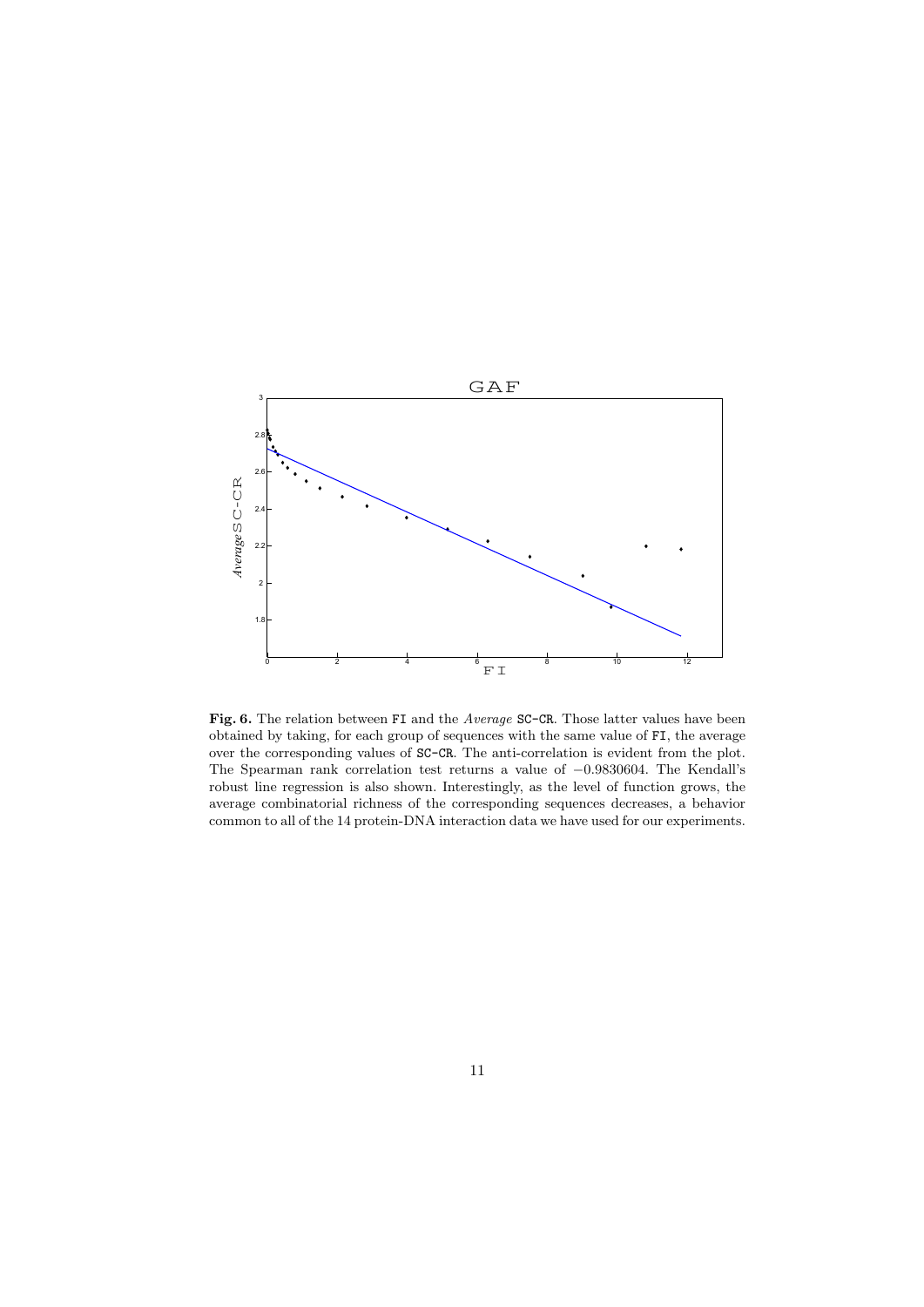provide the first quantitative, genome-wide, positive assessment of that praxis in the design of motif discovery algorithms.

# **References**

- 1. **The modENCODE Project**. [http://www.modencode.org/].
- 2. **The R Project for Statistical Computing**. [http://www.r-project.org/].
- 3. C. Adami. Information Theory in Molecular Biology. *Physics of Life Review*, 1:3–22, 2004.
- 4. C. Adami and N. J. Cerf. Physical complexity of symbolic sequences. *Physica D*, 137:62–69, 2000.
- 5. J. C. Avise and F. J. Ayala. In the light of evolution I: Adaptation and complex design. *Proc. of Nat. Acad. Sci*, 104:8563–8566, 2007.
- 6. A. Bolshoy. DNA sequence analysis linguistic tools: contrast vocabularies, compositional spectra and linguistic complexity. *Appl. Bioinformatics*, 2:103–112, 2003.
- 7. M. D. Cao, T. I. Dix, L. Allison, and C. Mears. A simple statistical algorithm for biological sequence compression. In *Proc. of the IEEE Data Compression Conference (DCC)*, pages 43–52. IEEE Computer Society, 2007.
- 8. J. M. Carothers, S. C. Oestreich, J. H. Davis, and J. W. Szostack. Informational complexity and functional activity of RNA structures. *J. AM. CHEM. SOC.*, 126:5130–5137, 2004.
- 9. S. E. Celniker, L. A. Dillon, M. B. Gerstein, K. C. Gunsalus, S. Henikoff, G. H. Karpen, M. Kellis, E. C. Lai, J. D. Lieb, D. M. MacAlpine, G. Micklem, F. Piano, M. Snyder, L. Stein, K. P. White, and R. H. Waterston. Unlocking the secrets of the genome. *Nature*, 459(7249):927–30, Jun 18 2009.
- 10. M. Cesaroni, D. Cittaro, A. Brozzi, P.G. Pelicci, and L. Luzi. CARPET: a webbased package for the analysis of chip-chip and expression tiling data. *Bioinformatics*, 24(24):2918–2920, 2008.
- 11. X. Chen, S. Kwong, and M. Li. A compression algorithm for DNA sequences and its applications in Genome comparison. In *RECOMB 00: Proc. of the 4th Annual International Conference on Computational Molecular Biology*, pages 107– 117. ACM, New York, 2000.
- 12. T. M. Cover and J. A.Thomas. *Elements of Information Theory*. Wiley-Interscience, New York City, 1991.
- 13. M. Lotaire (Ed.). *Combinatorics on Words*. Cambridge University Press, 1997.
- 14. D. J. Galas, M. Nykter, G. W. Carter, N. D. Price, and I. Shmulevich. Biological information as set-based complexity. *IEEE Transactions on Information Theory*, 56:667–677, 2010.
- 15. M. Gell-Mann. *The quark and the jaguar: adventures in the simple and the complex*. New York: W.H. Freeman, 1994. p. 392.
- 16. M. Gell-Mann and S. Lloyd. Information measures, effective complexity, and total information. *Complexity*, 2:44–52, 1996.
- 17. R. Giancarlo, D. Scaturro, and F. Utro. Textual data compression in computational biology: a synopsis. *Bioinformatics*, 25(13):1575–1586, 2009.
- 18. P. Godfrey-Smith and K. Sterelny. Biological information. *The Stanford Encyclopedia of Philosophy*, 2008. Stanford University Press.
- 19. R. M. Hazen, P. L. Griffin, J. M. Carothers, and J. W. Szostak. Functional information and the emergence of biocomplexity. *Proc. of Nat. Acad. Sci*, 104:8574–8581, 2007.